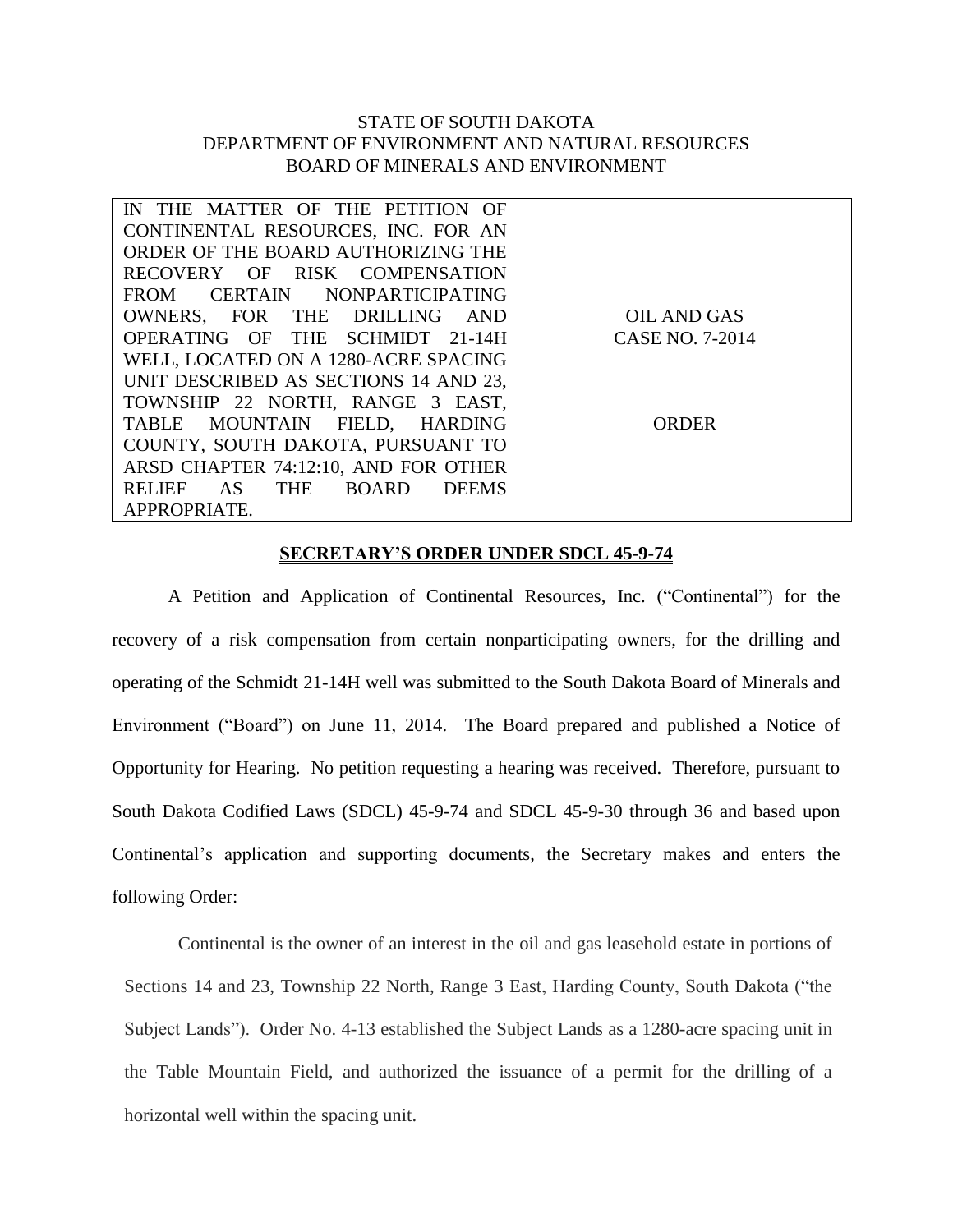The Department of Environment and Natural Resources issued a permit to drill the Schmidt 21-14H well as a horizontal well on the Subject Lands. Drilling of the Schmidt 21-14H well commenced on October 28, 2013.

There are both separately owned tracts and separately owned interests in the spacing unit comprised of the Subject Lands. All interests in the Subject Lands have been pooled by virtue of Order No. 31-13, dated September 16, 2013.

Under the current case, Continental has requested that the Board enter an order authorizing the recovery of risk compensation from certain owners for the drilling and operating of the Schmidt 21-14H well.

The interests of Linda Petroleum Co.; Williston Projects, Inc.; Scott Ping, Heir of Gladys Jensen; Sue Ann Arnold, Personal Representative for Elsie A. Phillips; and Frank Jeppi, Rosina Dewar, and Nydia Goode as Trustees of the Frank Jeppi By-Pass Trust are not subject to a lease or other contract for development and said owners have elected not to participate in the drilling and operating of the Schmidt 21-14H well.

As referenced in the Affidavit of Jim Canon, Continental made a good faith attempt to have the unleased owners referenced above execute an oil and gas lease but was unsuccessful. Continental forwarded a well proposal to Linda Petroleum Co.; Williston Projects, Inc.; Scott Ping, Heir of Gladys Jensen; Sue Ann Arnold, Personal Representative for Elsie A. Phillips; Frank Jeppi, Rosina Dewar, and Nydia Goode as Trustees of the Frank Jeppi By-Pass Trust; Prima Exploration, Inc.; Captiva Resources, Inc.; and Marshall Resources, LLC and said owners failed to respond to the well proposal and therefore, elected not to participate in the drilling and operating of the Schmidt 21-14H well.